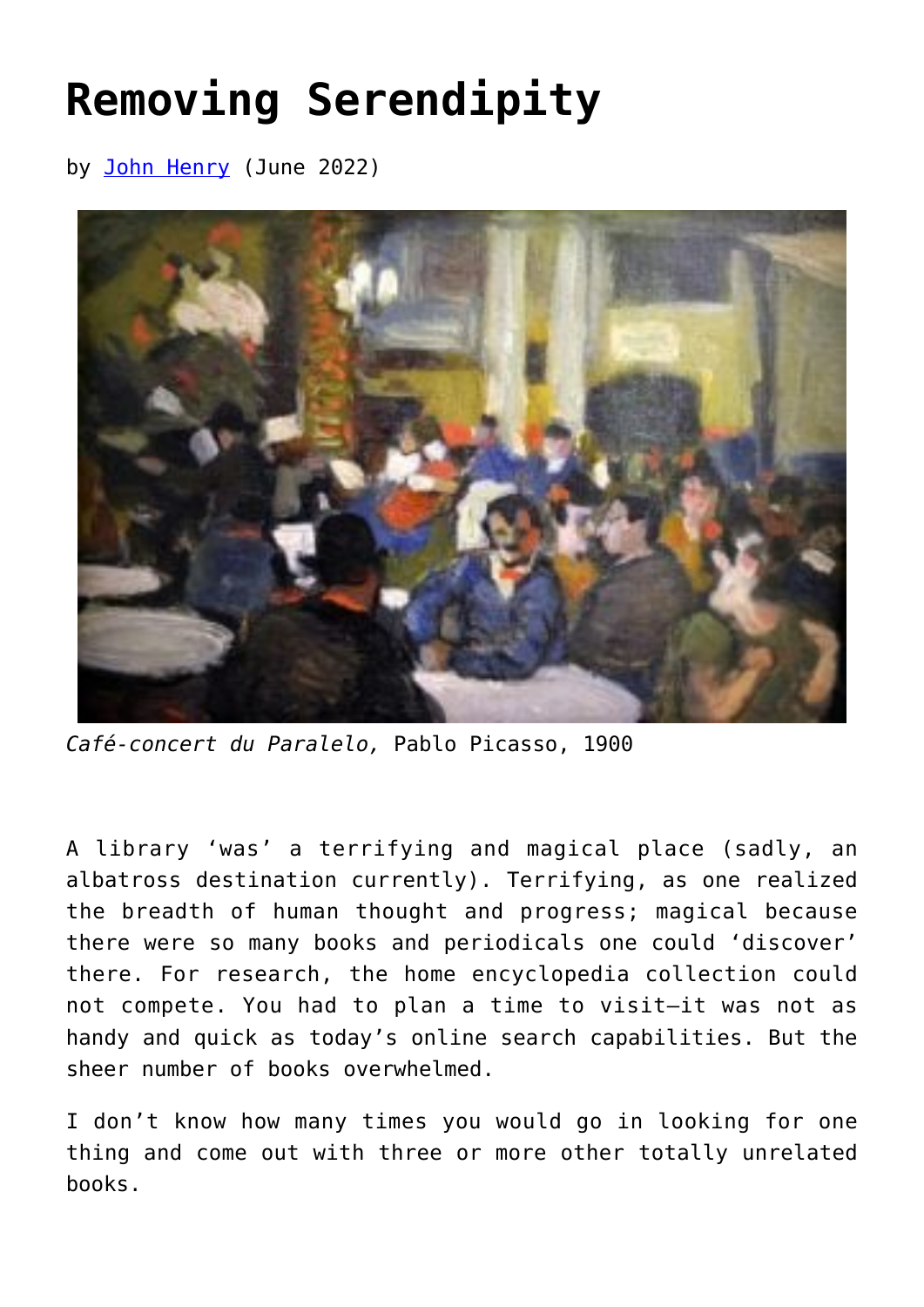A library allowed a kinetic experience with a knowledge base. One had to physically walk and reach for books on shelves. Searching by author and subject yielded different results. And the beauty of the experience was that one could veer offsubject completely and dive into worlds unknown. The sections that you did not come to investigate would silently call your name. And before you knew it, fiction and non-fiction mixed and you would be reading things in which you thought you had little or no interest. You became more rounded and aware of your world. I maintain that this is no longer possible in our digital age and that chance gains, which could lead to selfimprovement, an enlarged world view, scientific and social advance are being limited: we are losing an essential component of our humanity.

A fascination and favorite pastime of mine for many years was the mechanical pinball machine. You could try to 'work it' to force a specific route for the ball, but at each pull of the plunger you had little control over its track. Not only did the kinetic effect transfix you—apart from the multiple flashing lights and general cacophony—you simply loved it because you didn't know what to expect at every pull. Things could be exciting; it was a challenge. It consumed your time and made you forget everything. It made you pay to 'learn'. It was addicting. It was, in a way, a serendipitous game and pastime…

And many things are like this: a chance encounter, a book at a library you had never considered, [a walk through a foreign](https://www.newenglishreview.org/articles/the-thrill-of-the-chase-philately/) [land](https://www.newenglishreview.org/articles/the-thrill-of-the-chase-philately/), a find in an attic, etc. Serendipity has been at the core of several key medical and engineering breakthroughs, a few of which include the microwave, penicillin, mauve, the strikeable match, Vaseline, and Viagra.

It has been happening for several years now. Before Twitter even.

The first sign that we would all be searching for information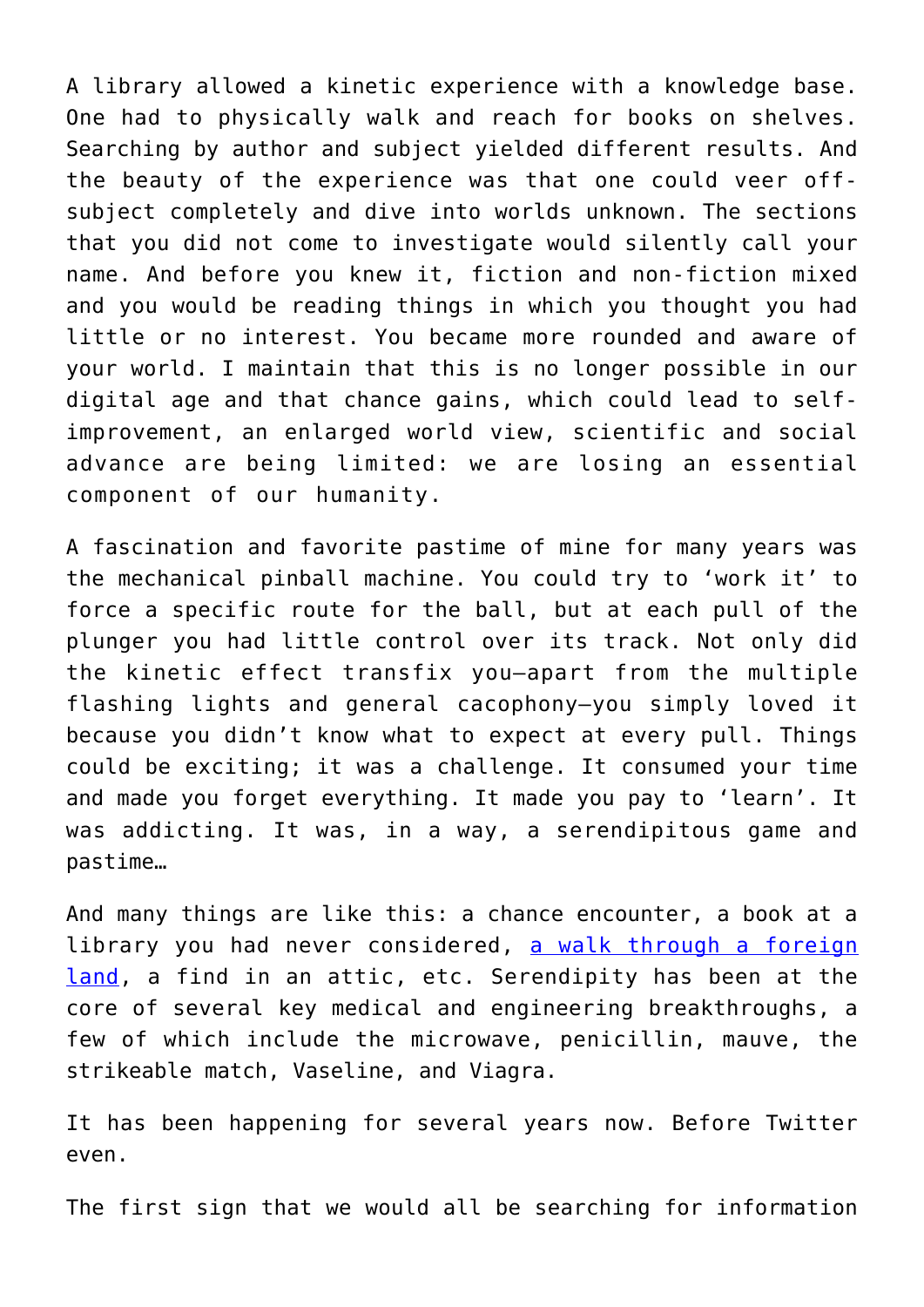that suited our specific interests alone was the change from newsprint to online news. Channel and source content could be selected. It meant that any extraneous news, that which you didn't bother with which you were annoyed, could be filtered out completely.

But it was different before the internet and news feeds. It used to be: you would open your newspaper and follow the headline that most interested you. Then by chance you would scan other adjacent articles that had nothing to do with the 'main story.' This meant you would get a glimpse of other aspects of the world, culture, business, and local events. You would read other opinions and takes on current events. You were exposed to many different ideas in this way and could form a reasonable mind set. Your thinking and even goal setting would be better informed. More or less.

The large circulating newspapers were voluminous in their content. Social issues, government programs, arts, business deals, etc. You could bounce around all day and learn something unexpected. It was a condensed library of sorts. You felt like you had enlarged your worldview. You might have picked up ideas to build up yourself intellectually, morally, economically, and socially. You could weave together seemingly disparate bits of information to come up with something really special. Unique.

But due to years of a mindset of academic specialization at least and political tribalism, we seek only that with which we are familiar and want to be secure about. We are content to listen to our own prophets, who essentially smear all opposing views. We don't wish to hear 'the other side.' This can be from the left or right. Epistemology is not a typical search term and has been completely abandoned by the new interconnectivity and choice to follow only that which you want to hear. There is little effort to parse opinion from fact. Even the 'fact checkers' are biased.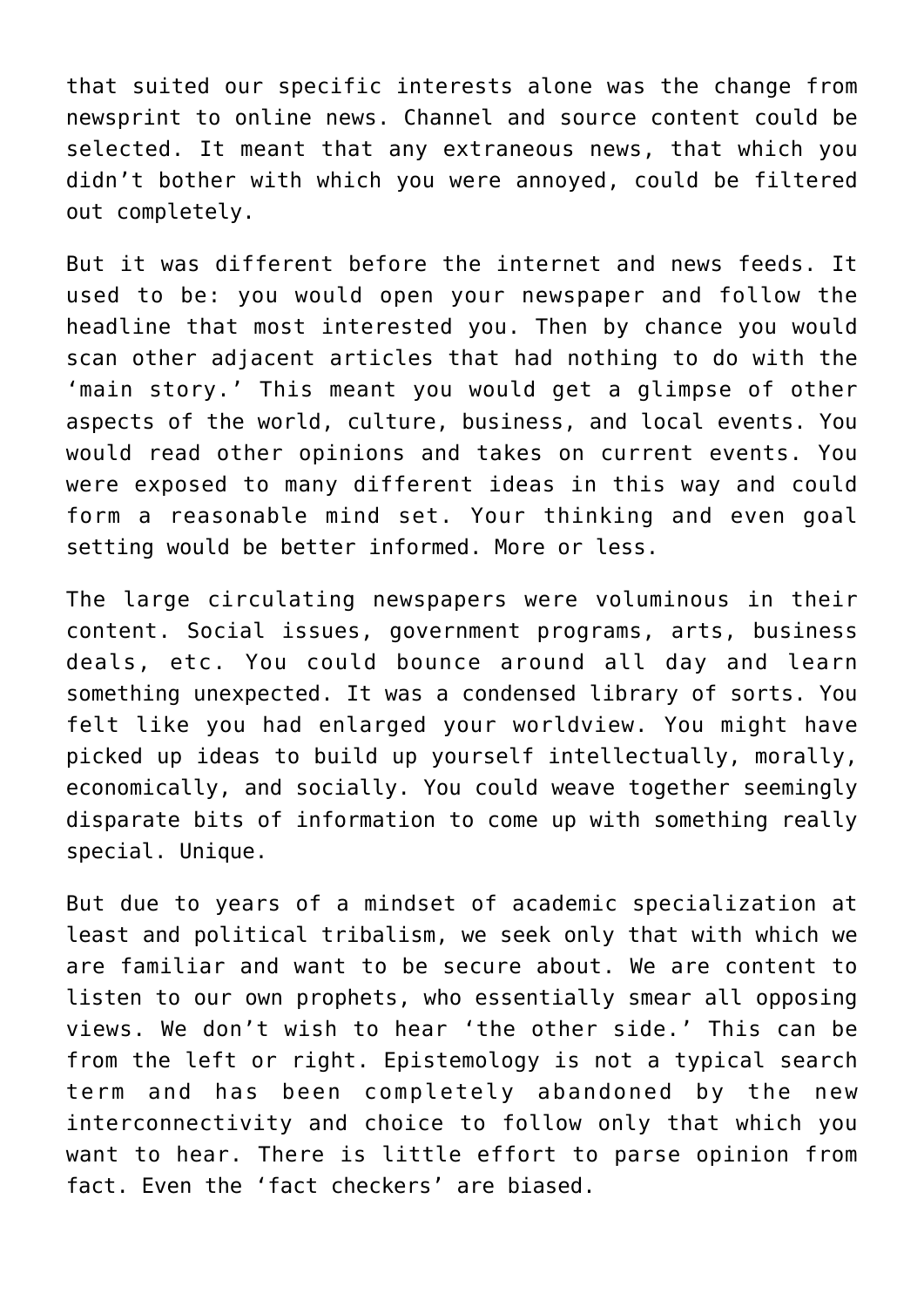The internet is an open book though and yes if you really wanted to see what 'the other side' is preaching, you can simply click on their channels and feeds. But even this simple action looks to be waning as the diametrical opposition of thought has been too much to bear. We are now able to comfortably settle into our own safe place of bias affirmation.



There was a time when there were few automobiles, scarce public transit, and the concentration of people lived in urban areas. Sociologists told us that the ability to meet strangers, to not only relate to those in your own crowd, meant that ideas, impressions, and particulars had an effect of improving education and culture. It meant that important ideology and philosophical thought could flourish and gains were made in the arts, business, and science.

After all, the big tech giants today—well before Covid—had campuses that encouraged the cross pollination from different departments and specialists in order to improve the general thinking and output, hopefully yielding a better product and service. The outcome was hoped to encourage innovation and discovery. For profit of course.

(I want to interject that the infrastructure of subdivisions have also narrowed the minds of their inhabitants by eliminating the serendipitous meetings of others of dissimilar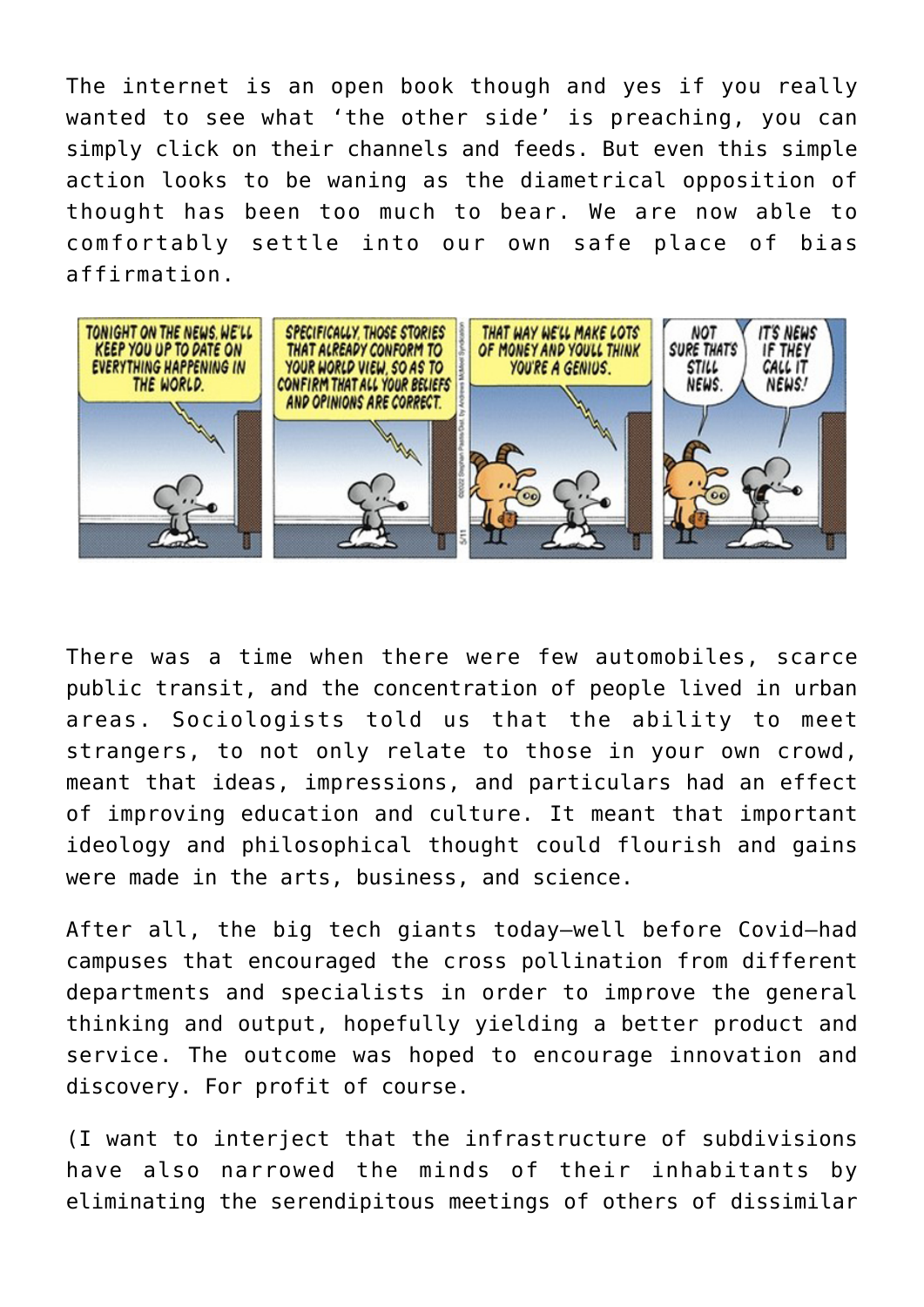economic, political and social thought and status).

Some of the greatest social, political, artistic and philosophical progress occurred in the open cafes of Paris (and other like venues worldwide), a concept introduced by Marc Sautet. His system, based in a relaxed and open atmosphere was "a way to enhance their thinking. Ideas are thrown out with concern for accuracy and philosophical rigor. The concepts discussed were in the spirit of tolerance and openness." <https://en.wikipedia.org/wiki/Epistemology>

This notion was a sort of evolution based on the free exchange of news and political/philosophical development originating in the Greek Stoa. We have very little of this type of interaction now in our modern lives. The commercial mall is a pitiful caricature of the Greek stoa or freewheeling café or speakeasy.

Computing in science and business, especially when isolated, makes it less likely to advance knowledge, process, productivity, interconnectivity, etc. Yes there is texting and email, but years before, the mere gathering of people around the water cooler, coffee pot or copy machine meant an opportunity for thought exchange through personal interaction. Installing an 'open office' was even considered a positive progressive act. Meeting peers or coworkers in elevators, in the restaurants and bars nearby meant a free and clear transmission and exchange of positive and negative discourse. One could learn tips and strategies, how to deal with other departments better, how to move up in the ladder, etc. A small verbal exchange, unanticipated, could even lead to a breakthrough of some kind.

In architectural offices at least, before computers, the drafting area was open so that the experienced and the novice could share technique, compare progress, get instant feedback, *learn how to do better*. The same effects could be found in many other engineering and medical environments that were open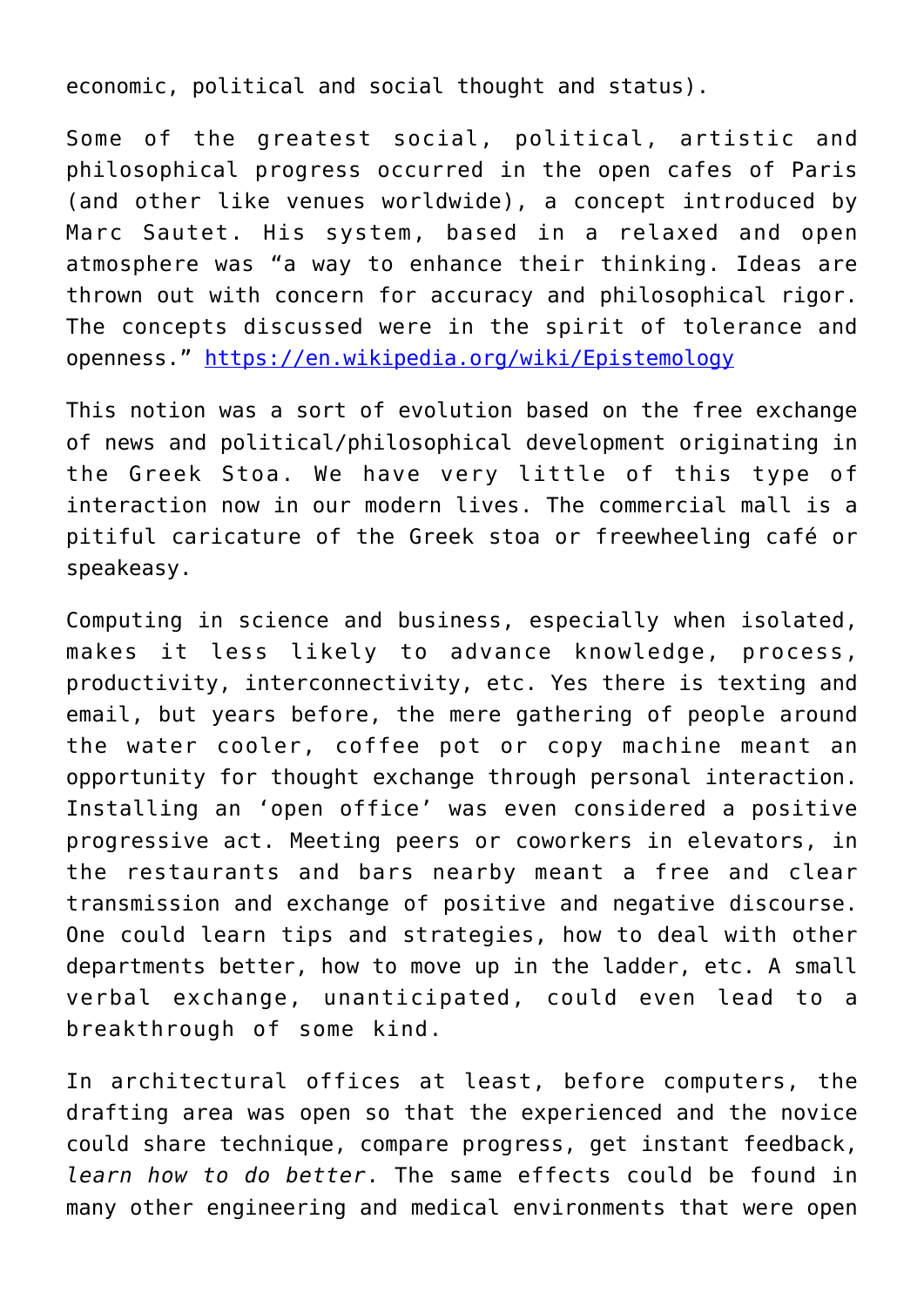to face-to-face communication and the quick and direct exchange of thoughts, facts, processes, and emotions.

The university model, originating in medieval times, has been transformed now into a campus of specialty niche departments with students totally ignorant of what others in different fields are learning. And now there are students from grade school through high school who are allowed to learn completely online with little to no outside contact. What skills exactly are they able to absorb and build on in this manner? For the grade school children, the verdict has been abysmal during the recent pandemic. The future does not look promising using computing alone.

Digital communications (and all that it entails, including the social media and learning software), as wonderful a tool as it is, has negative side effects that were unanticipated. Now, not only are we lagging in the engagement of philosophical skepticism, but we are close to being completely censored in expressing base opinions that counter a narrative developed by the controlling political/ tech powers.

Twitter and many like social media outlets, were originally formulated on an altruistic basis, yet tempered by capitalist requirements to be economically viable. The early conversations were quite a bit more civil than now, much like those encountered in 19<sup>th</sup> century cafes. One could banter back and forth and in finding a differing opinion, formulate an argument to either confirm one's own point of view or discover that yours was erroneous.

However, this open field led to vile postings and imagery that had to be removed.

The enjoyable chance interactions online, as serendipitous as they might have been originally, appear in time now to be so fearsome and misinformative on key facts that our government now wants to make sure that 'truth' prevails and so now